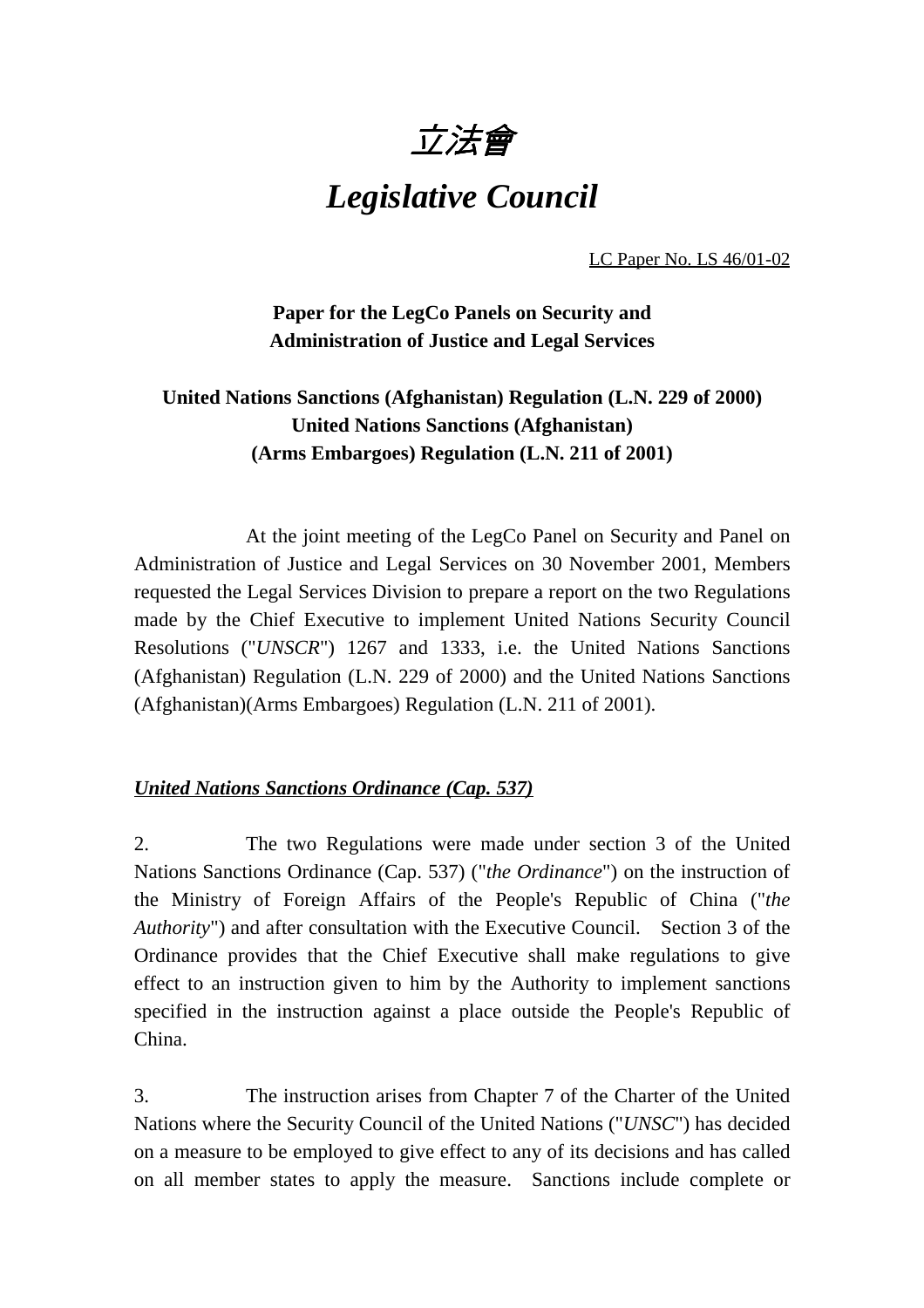partial economic and trade embargoes, arms embargoes and other mandatory measures decided by UNSC.

4. Section 3(5) of the Ordinance provides that sections 34 and 35 of the Interpretation and General Clauses Ordinance (Cap. 1) shall not apply to regulations made under the Ordinance. The two Regulations are therefore not subject to the scrutiny by the Legislative Council.

## *United Nations Sanctions (Afghanistan) Regulation (L.N. 229 of 2000) implementing UNSCR 1267*

5. The United Nations Sanctions (Afghanistan) Regulation (L.N. 229 of 2000) ("*the First Regulation*") was published in the Gazette on 23 June 2000. It implements UNSCR 1267 by :

- (a) prohibiting an aircraft from taking off from or landing in Hong Kong if the aircraft is owned, leased or operated by or on behalf of the Taliban, as designated by the Committee of the UNSC established pursuant to the Resolution ("*the Committee*");
- (b) freezing assets of the Taliban or any entity owned or controlled directly or indirectly by the Taliban and prohibiting funds or other financial resources available to them.

6. The First Regulation shall not apply to any flight that has been approved or any action that has been authorized in advance by the Committee on the ground of humanitarian need. Also, it shall not apply where permission in writing of the Chief Executive has been granted in accordance with a resolution of UNSC.

7. For the purpose of securing compliance with or detecting evasion of the First Regulation, provisions have been made for :

- (a) obtaining evidence and information;
- (b) making search pursuant to a search warrant granted by a magistrate or judge; and
- (c) disclosing information.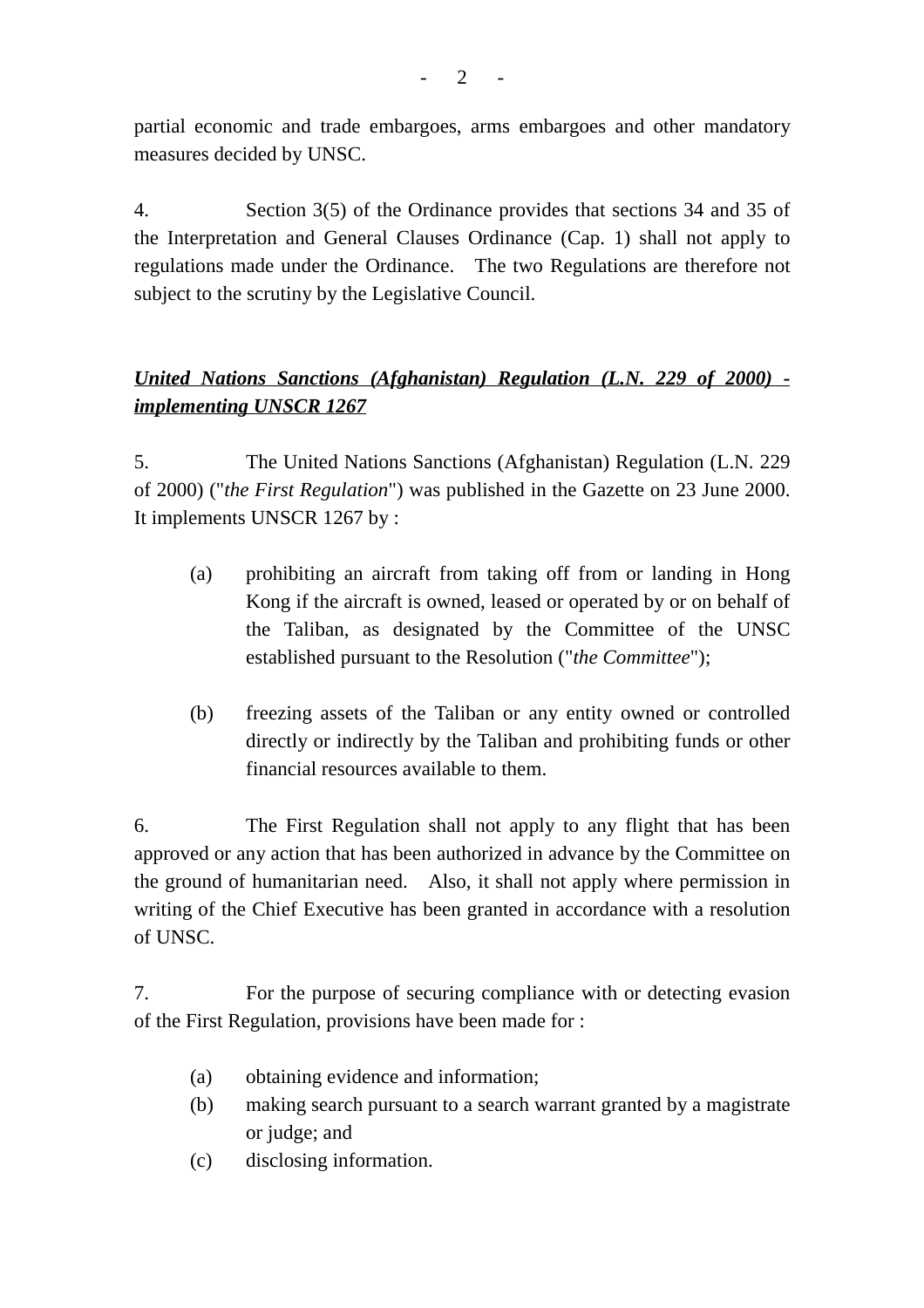8. **Annex A** sets out the offences created under the First Regulation and the penalties prescribed therefor.

9. The provision on freezing of fund and financial resources applies to any person within Hong Kong and any person elsewhere who is :

- (a) both a Hong Kong permanent resident and a Chinese national; or
- (b) a body incorporated or constituted under the law of Hong Kong.

10. Where a body corporate is guilty of an offence and that offence is proved to have been committed with the consent or connivance of, or to be attributable to any neglect on the part of, any director, manager, secretary or other similar officer of the body corporate or any person who was purporting to act in any such capacity, he, as well as the body corporate, shall be guilty of that offence and shall be liable to be proceeded against and punished accordingly.

11. Summary proceedings for an offence under the First Regulation, being an offence alleged to have been committed outside Hong Kong, may be instituted at any time not later than 12 months from the date on which the person charged first enters Hong Kong after committing the offence. No proceedings shall be instituted in Hong Kong except by or with the consent of the Secretary for Justice.

### *United Nations Sanctions (Afghanistan)(Arms Embargoes) Regulation (L.N. 211 of 2001) - implementing UNSCR 1333*

12. The United Nations Sanctions (Afghanistan) (Arms Embargoes) Regulation (L.N. 211 of 2001) ("*the Second Regulation*") was published in the Gazette on 12 October 2001. It implements UNSCR 1333 by :

- (a) imposing restrictions on the supply, delivery, exportation and carriage of arms, related material and acetic anhydride ("prohibited goods") to the territory of Afghanistan under Taliban control;
- (b) imposing restrictions on the provision of technical advice, assistance and training related to the military activities of the armed personnel of the Taliban;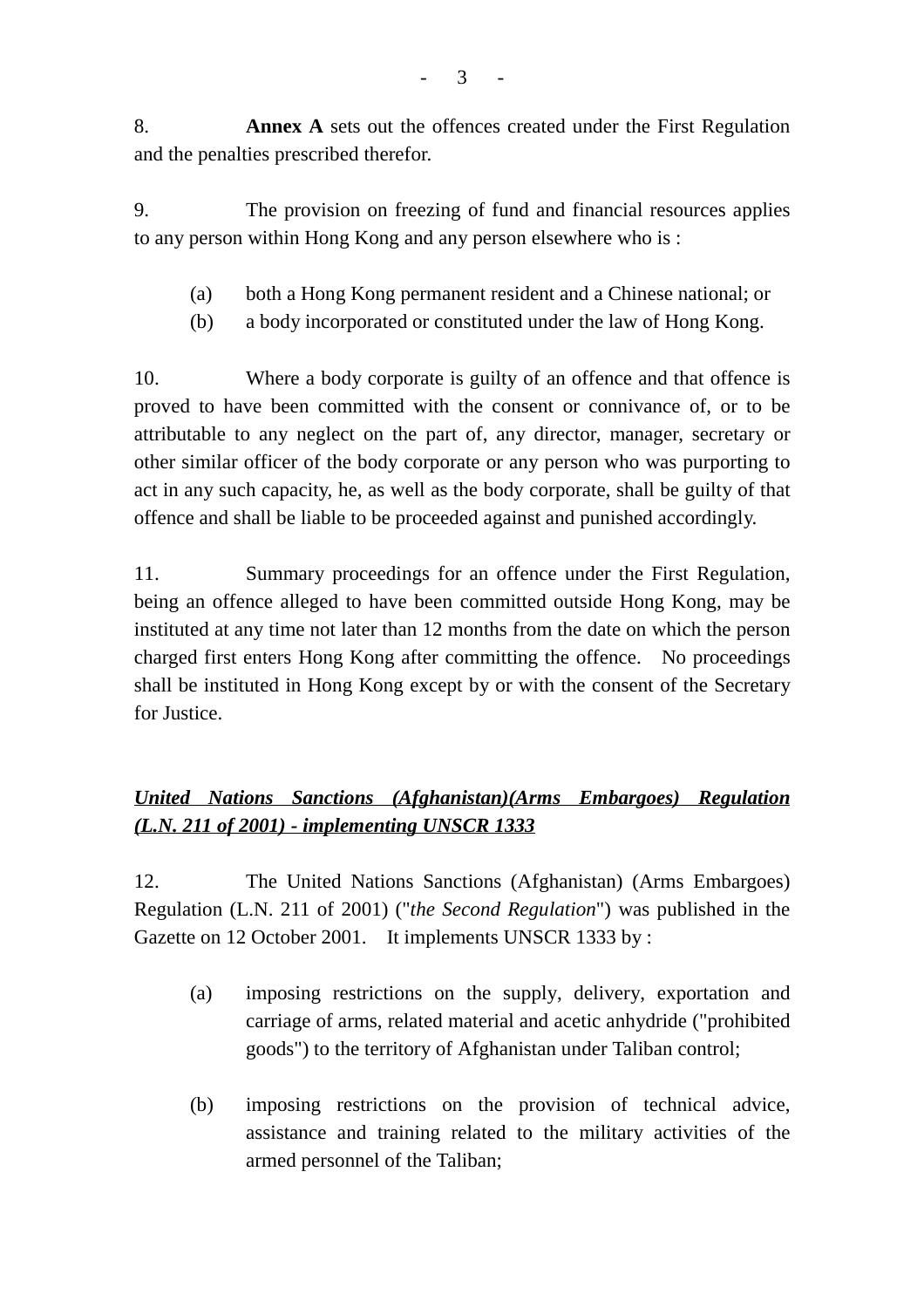- (c) imposing restrictions on flights taking off from, landing in or flying over Hong Kong if they are destined for or have taken off from the territory of Afghanistan under Taliban control;
- (d) freezing assets of Usama bin Laden and any person connected with him and prohibiting funds or other financial resources available to them;
- (e) prohibiting the establishment and maintenance of offices or other premises under the name of Taliban or Islamic Emirate of Afghanistan or Ariana Afghan Airlines.
- 13. The Second Regulation shall not apply to :
	- (a) non-lethal military equipment intended solely for humanitarian or protective use that has been approved in advance under UNSCR 1333 by the Committee;
	- (b) protective clothing intended to be worn only by a member of the personnel of the United Nations, a representative of the media or a humanitarian worker;
	- (c) provision of technical advice assistance or training related to (a);
	- (d) any flight that has been approved in advance under UNSCR 1333 by the Committee on the grounds of humanitarian need or on the grounds that the flight promotes discussion of a peaceful resolution of the conflict in Afghanistan, or is likely to promote Taliban compliance with UNSCR 1267 and 1333;
	- (e) any humanitarian flights operated by, or on behalf of, organizations and governmental relief agencies as approved under UNSCR 1333 by the Committee.

14. The restrictions concerning prohibited goods, technical advice and freezing of funds shall not apply to a person acting under the authority of a licence granted by the Chief Executive. Such licence shall be granted in writing with the approval of the Authority, given generally or in a particular case.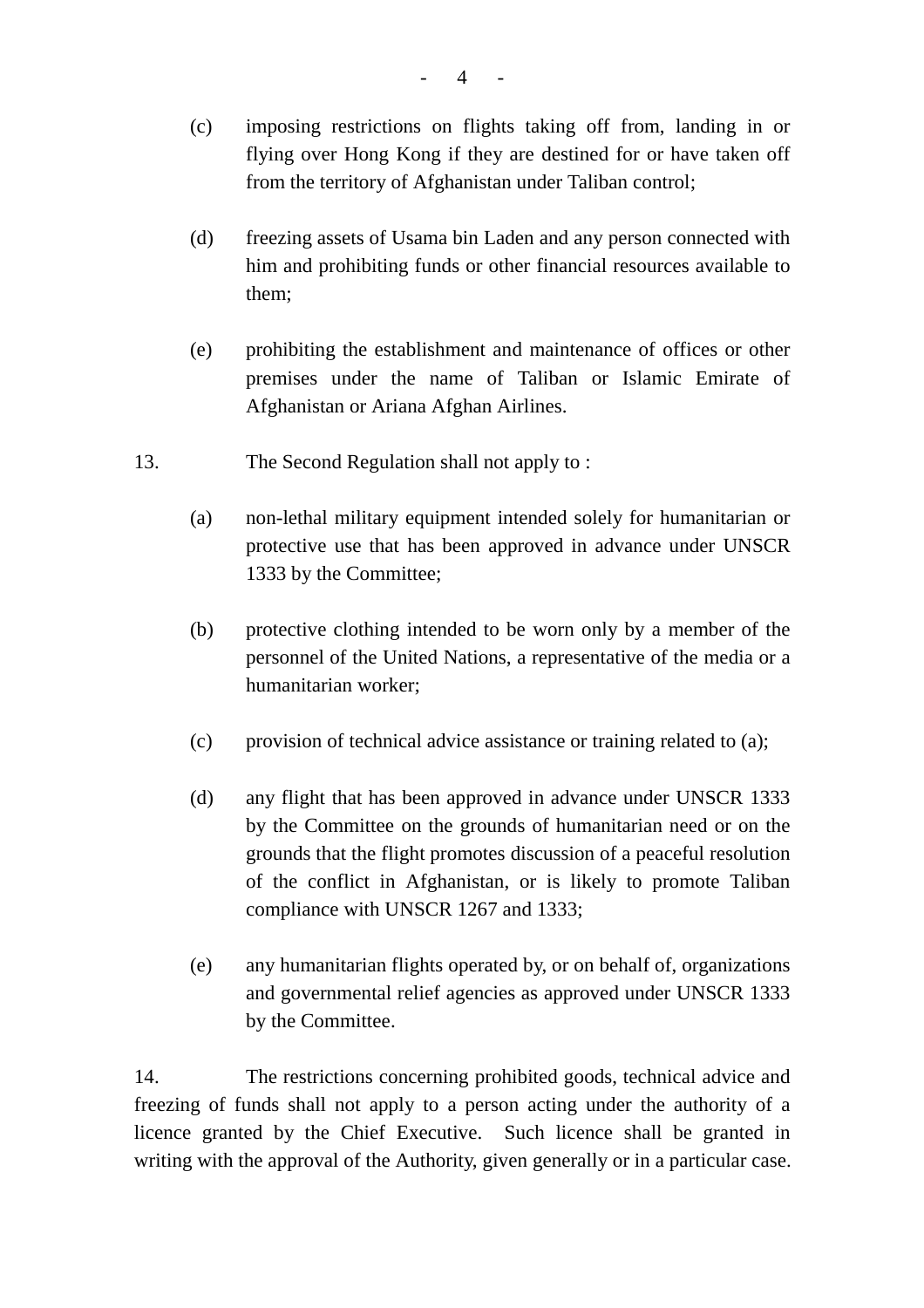It may be subject to conditions and may also be limited to expire on a specified date unless renewed.

15. Other than the restrictions on carriage of prohibited goods and the prohibition of flights, the remaining restrictions in the Second Regulation apply to any person within Hong Kong and any person elsewhere who is :

- (a) both a Hong Kong permanent resident and a Chinese national; or
- (b) a body incorporated or constituted under the law of Hong Kong.

16. Provisions similar to those referred in paragraph 7 above have been made for the purpose of securing compliance with or detecting evasion of the Second Regulation. In addition, powers are given to demand evidence of destination of goods, to search a person about to leave Hong Kong and to search suspected ships, aircraft and vehicles.

17. **Annex B** sets out the offences created under the Second Regulation and the penalties prescribed therefor. The principles in paragraphs 10 and 11 above apply to the Second Regulation as well.

18. The Second Regulation shall expire on 18 January 2002. This date ties in with the end date of the twelve-month period under UNSCR 1333 when UNSC will decide whether to extend the measures imposed for a further period with the same conditions.

Encl

Prepared by

Legal Service Division Legislative Council Secretariat 12 January 2002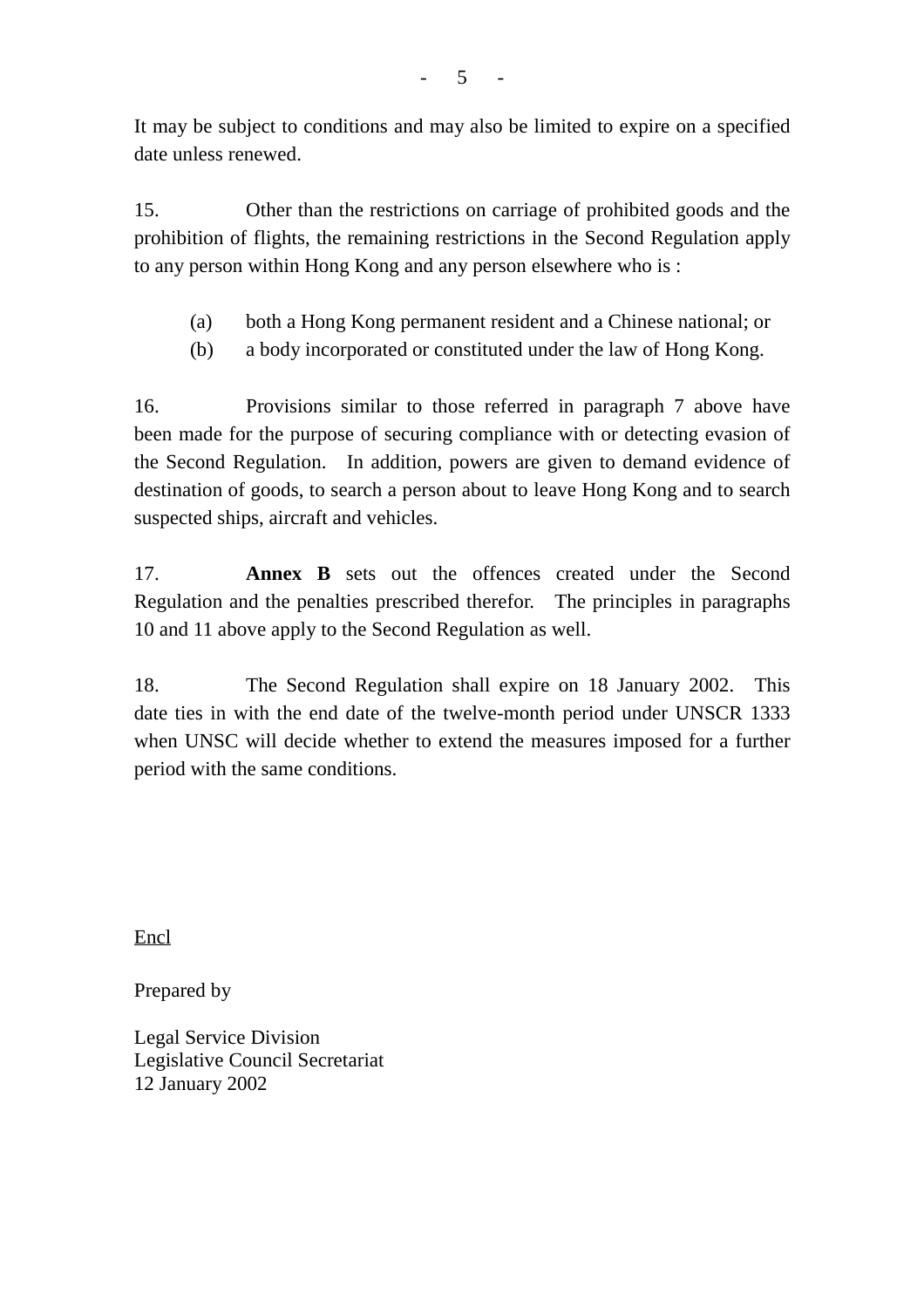#### **United Nations Sanctions (Afghanistan) Regulation (L.N. 229 of 2000)**

| <b>Offence</b>                                                                                                                                                                                                        | <b>Penalty</b>                             |                                                        |
|-----------------------------------------------------------------------------------------------------------------------------------------------------------------------------------------------------------------------|--------------------------------------------|--------------------------------------------------------|
|                                                                                                                                                                                                                       | conviction on indictment                   | summary conviction                                     |
| • furnishing false information or false explanation intentionally<br>destroying, mutilating, defacing, secreting or removing document<br>• contravening prohibition of flights                                        | unlimited fine<br>imprisonment for 2 years | fine at level $6^{\#}$<br>imprisonment for 6 months    |
| contravening freezing of fund and financial resources<br>٠                                                                                                                                                            | unlimited fine<br>imprisonment for 7 years | fine at level $6^{\circ}$<br>imprisonment for 6 months |
| making or recklessly making false statement, furnishing or recklessly furnishing<br>false document or information for the purpose of obtaining permission<br>failure to comply with condition attaching to permission | unlimited fine<br>imprisonment for 2 years | fine at level $6^{\#}$                                 |
| • refusing or failing to comply with request without reasonable excuse<br>• intentionally obstructing authorized person in the exercise of his power                                                                  |                                            | fine at level $6^{\#}$<br>imprisonment for 6 months    |

 $*$  fine at level 6 means \$100,000